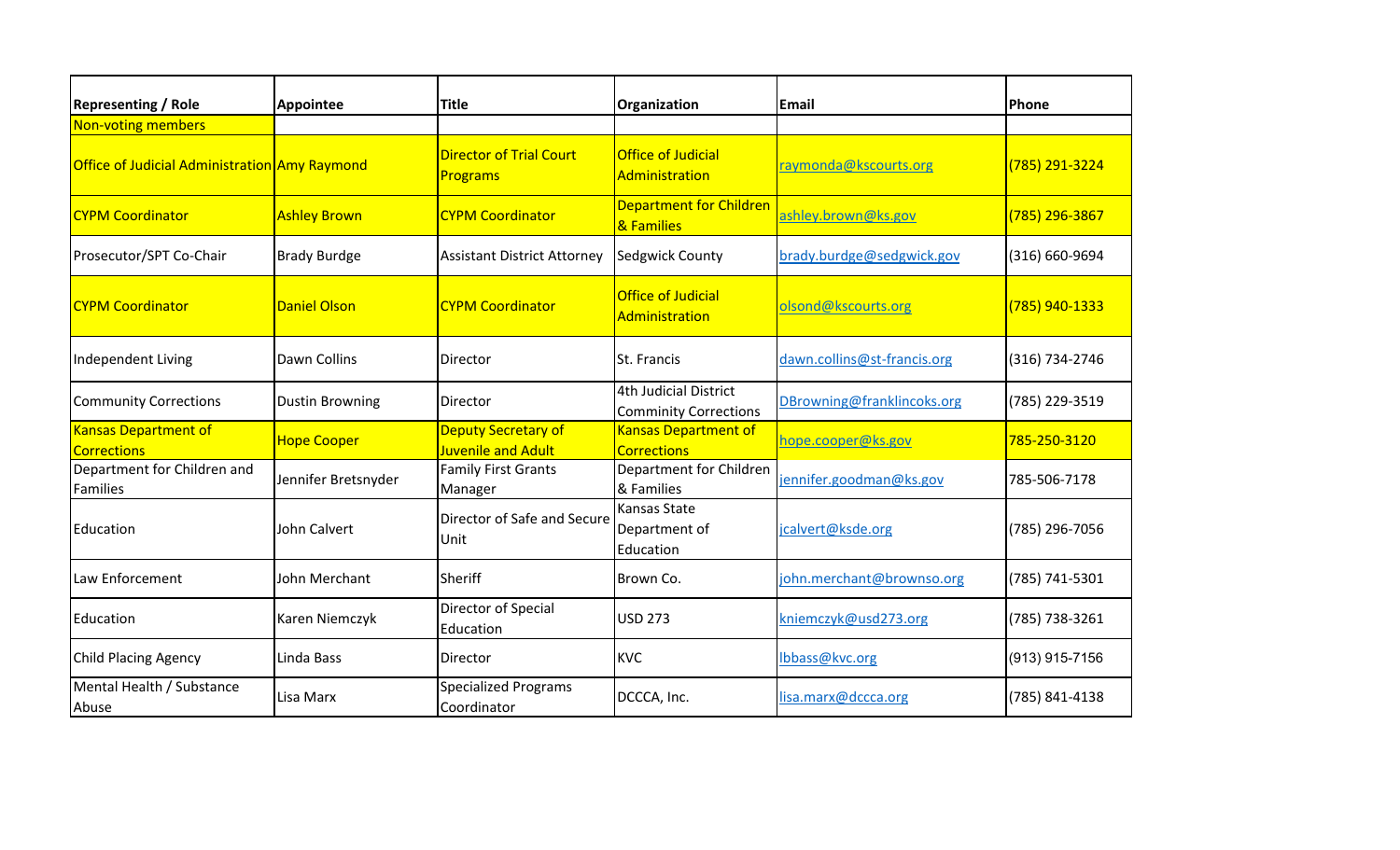| <b>CYPM Coordinator</b>                          | <b>Michelle Montgomery</b> | <b>CYPM Coordinator</b>                                     | <b>Kansas Department of</b><br><b>Corrections</b>                                         | michelle.montgomery@ks.gov | (785) 296-1965 |
|--------------------------------------------------|----------------------------|-------------------------------------------------------------|-------------------------------------------------------------------------------------------|----------------------------|----------------|
| Community Based Organization Nina Shaw-Woody     |                            | <b>Executive Director /</b><br>Therapist                    | Kansas Family Advisory<br>Network                                                         | Nina@kfaninc.net           | (316) 264-2415 |
| <b>Court Services</b>                            | Regina Scherzer            | CSO III                                                     | 29th Judicial District<br>Wyandotte County Court rscherzer@wycokck.org<br><b>Services</b> |                            | (913) 573-8007 |
| Indian Child Welfare Act (ICWA) Sandra Shopteese |                            | <b>Tribal Specialist</b>                                    | Department for Children<br>& Families                                                     | sandra.shopteese@ks.gov    | 785-296-0573   |
| <b>Foster Care Provider</b>                      | Shaileen Owens             | Vice President of<br>Permanency                             | <b>TFI Family Services</b>                                                                | sthompson@tfifamily.org    | 785-232-1092   |
| Department for Children and<br><b>Families</b>   | <b>Stacy Tidwell</b>       | <b>Deputy Director of Youth</b><br><b>Programs</b>          | <b>Department for Children</b><br>& Families                                              | stacy.tidwell@ks.gov       | (785) 296-6846 |
| <b>Court Services</b>                            | Vicki Ford                 | Director of Child in Need of 29th Judicial District<br>Care | <b>Wyandotte Co</b>                                                                       | vicki.ford@kscourts.org    | (913)-5734190  |
|                                                  |                            |                                                             |                                                                                           |                            |                |
|                                                  |                            |                                                             |                                                                                           |                            |                |
|                                                  |                            |                                                             |                                                                                           |                            |                |
|                                                  |                            |                                                             |                                                                                           |                            |                |
|                                                  |                            |                                                             |                                                                                           |                            |                |
|                                                  |                            |                                                             |                                                                                           |                            |                |
|                                                  |                            |                                                             |                                                                                           |                            |                |
|                                                  |                            |                                                             |                                                                                           |                            |                |
|                                                  |                            |                                                             |                                                                                           |                            |                |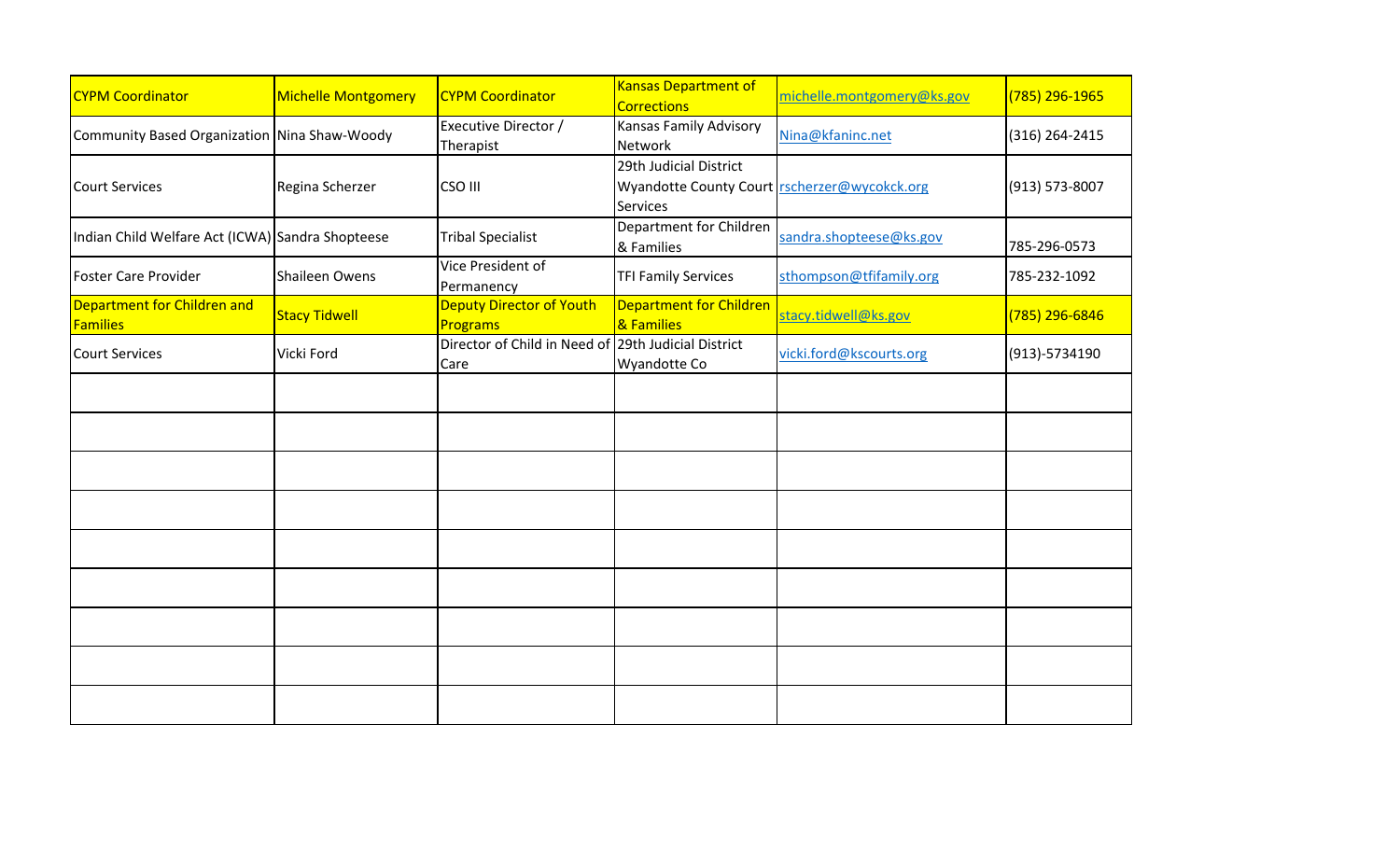| <b>Address</b>                      |
|-------------------------------------|
| <b>Kansas Judicial Center</b>       |
| 301 SW 10th Ave                     |
| Topeka, KS 66612-1504               |
| 555 S. Kansas Ave                   |
| Topeka, KS 66603                    |
| 1900 East Morris                    |
| Wichita, KS 67211                   |
| <b>Kansas Judicial Center</b>       |
| 301 SW 10th Ave                     |
| Topeka, KS 66612-1504               |
| 3730 E Lincoln St.                  |
| Wichita, KS 67218                   |
| 1418 S. Main, Ste. 3                |
| Ottawa, KS 66067                    |
| 714 SW Jackson St., Ste 300         |
| Topeka, KS 66603                    |
| 8915 Lenexa Dr.                     |
| Overland Park, KS 66214             |
| 900 SW Jackson                      |
| Topeka, KS 66612                    |
|                                     |
| 709 Utah St.                        |
| Hiawatha, KS 66434                  |
| 2020 N. Independence                |
| Beloit, KS 67420<br>21344 W 153 St. |
| Olathe, KS 66061                    |
| 3312 Clinton Pkwy                   |
| Lawrence, KS 66047                  |